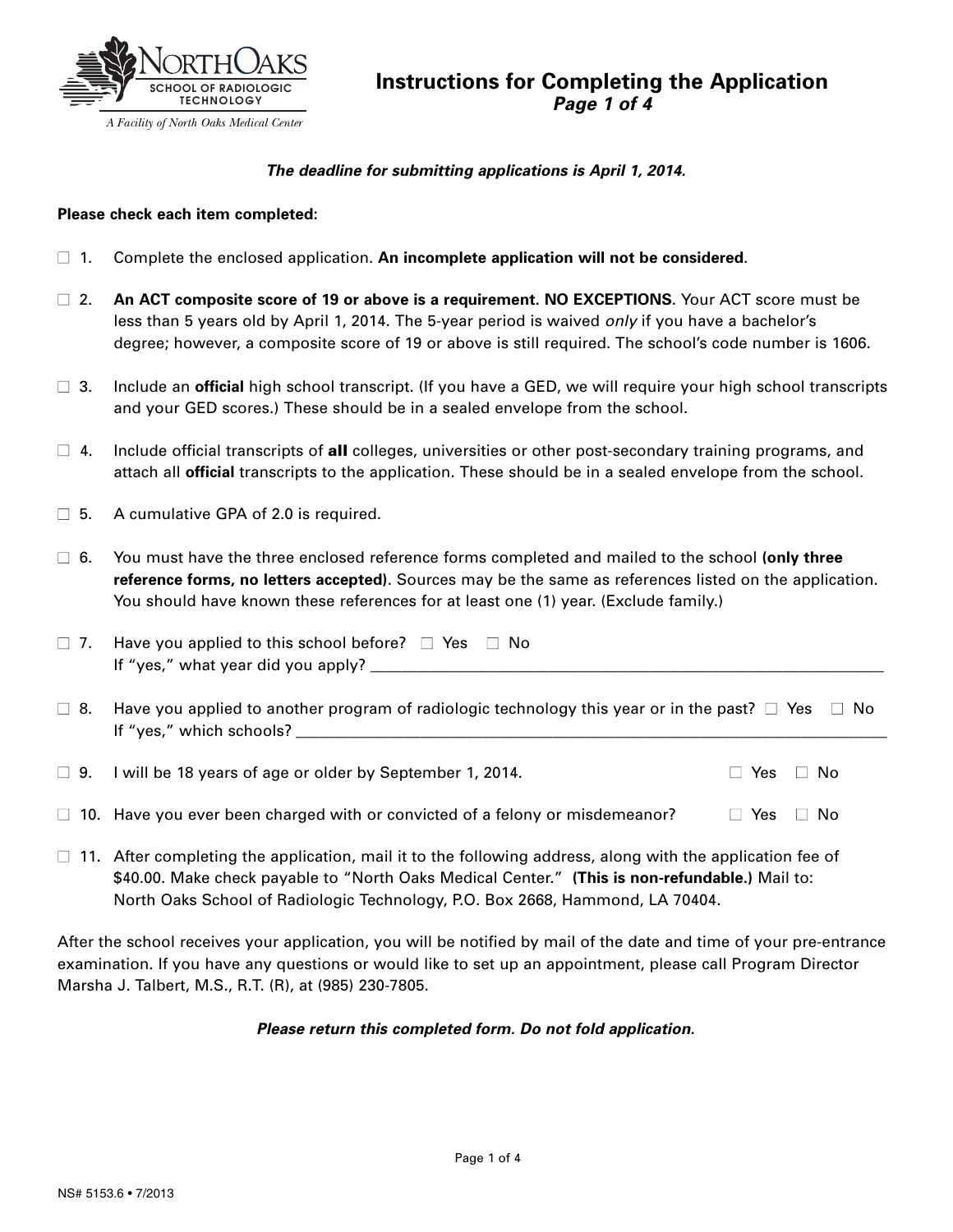

# **2014 Student Application** *Page 2 of 4*

| <b>Personal Information:</b>                 |                                                                                                                  |        |        |  |
|----------------------------------------------|------------------------------------------------------------------------------------------------------------------|--------|--------|--|
|                                              |                                                                                                                  |        |        |  |
|                                              |                                                                                                                  |        |        |  |
|                                              |                                                                                                                  |        |        |  |
| Last                                         | First                                                                                                            | Middle | Maiden |  |
|                                              |                                                                                                                  |        |        |  |
|                                              |                                                                                                                  |        |        |  |
|                                              |                                                                                                                  |        |        |  |
|                                              |                                                                                                                  |        |        |  |
|                                              |                                                                                                                  |        |        |  |
|                                              | No person will be discriminated against because of race, color, national origin, age, sex, religion or handicap. |        |        |  |
|                                              | <b>Name and Location of School</b>                                                                               |        |        |  |
| <b>Education: List ALL schools attended.</b> |                                                                                                                  |        |        |  |
|                                              |                                                                                                                  |        |        |  |

|              | <b>Dates Attended</b> | <b>Graduation Date</b> |
|--------------|-----------------------|------------------------|
| High School: |                       |                        |
| College:     |                       |                        |
| College:     |                       |                        |
| Other:       |                       |                        |

**Note: If you have attained a college degree, please specify.**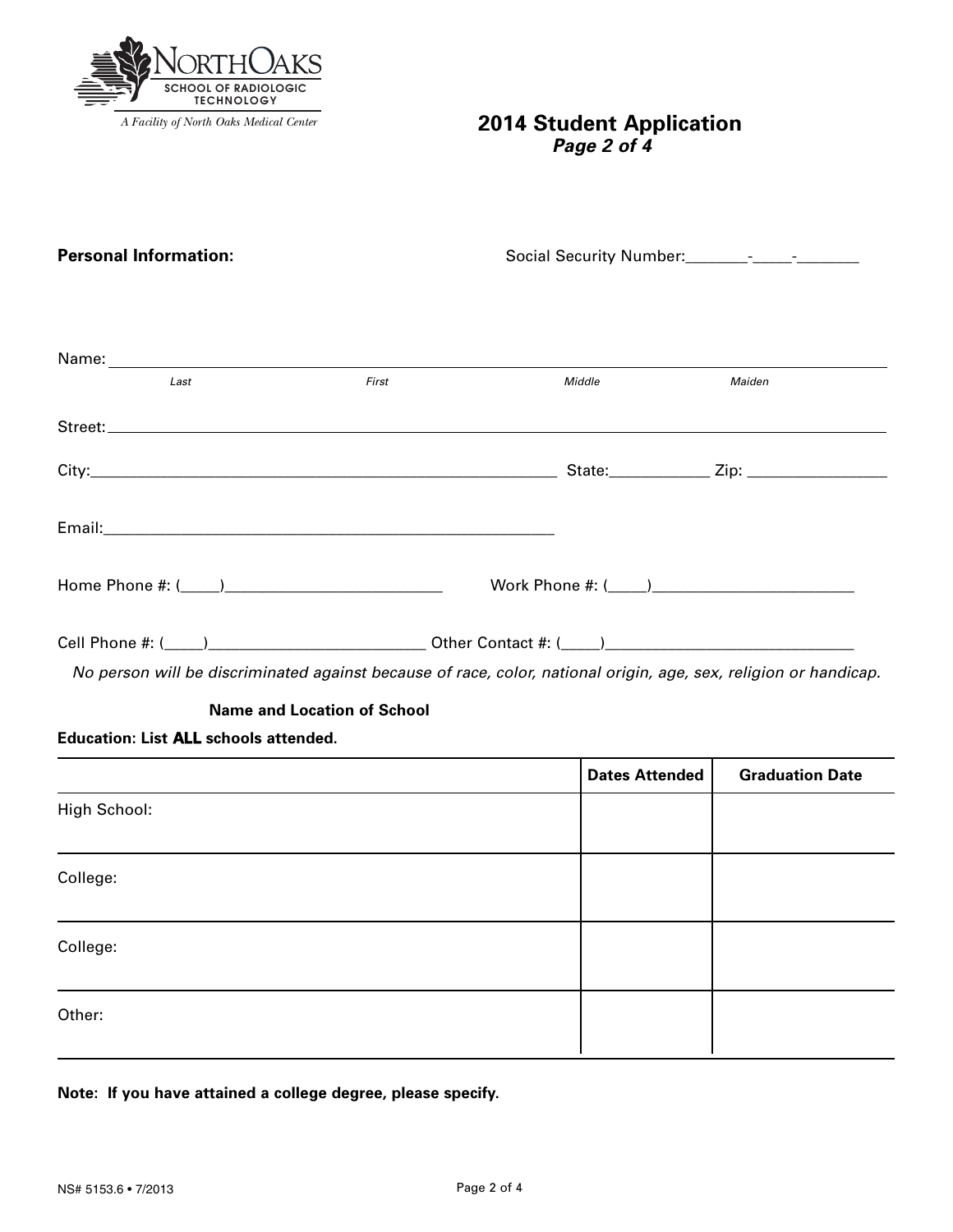

# 2014 Student Application<br>Page 3 of 4

Employment - List all work experience beginning with the most recent.

|                | <b>Name of Employer</b> | <b>Title</b>      | <b>Duties</b>                                                                                     | <b>City and State</b> | <b>Dates</b> |
|----------------|-------------------------|-------------------|---------------------------------------------------------------------------------------------------|-----------------------|--------------|
|                |                         |                   |                                                                                                   |                       |              |
|                |                         |                   |                                                                                                   |                       |              |
|                |                         |                   |                                                                                                   |                       |              |
|                |                         |                   |                                                                                                   |                       |              |
|                |                         |                   |                                                                                                   |                       |              |
|                |                         |                   |                                                                                                   |                       |              |
|                |                         |                   |                                                                                                   |                       |              |
|                |                         |                   |                                                                                                   |                       |              |
|                |                         |                   |                                                                                                   |                       |              |
|                |                         |                   |                                                                                                   |                       |              |
|                |                         |                   | I have volunteered or observed in an imaging department _________YES ________NO _______# of hours |                       |              |
|                | <b>References:</b>      | (Exclude family.) | List below the names of three persons whom you have known at least one (1) year.                  |                       |              |
| $\mathbf{1}$ . |                         |                   |                                                                                                   |                       |              |
|                |                         |                   |                                                                                                   |                       |              |
|                |                         |                   |                                                                                                   |                       |              |
|                |                         |                   |                                                                                                   |                       |              |
| 2.             |                         |                   |                                                                                                   |                       |              |
|                |                         |                   |                                                                                                   |                       |              |
|                |                         |                   |                                                                                                   |                       |              |
|                |                         |                   |                                                                                                   |                       |              |
| 3.             |                         |                   |                                                                                                   |                       |              |
|                |                         |                   |                                                                                                   |                       |              |
|                |                         |                   |                                                                                                   |                       |              |
|                |                         |                   |                                                                                                   |                       |              |